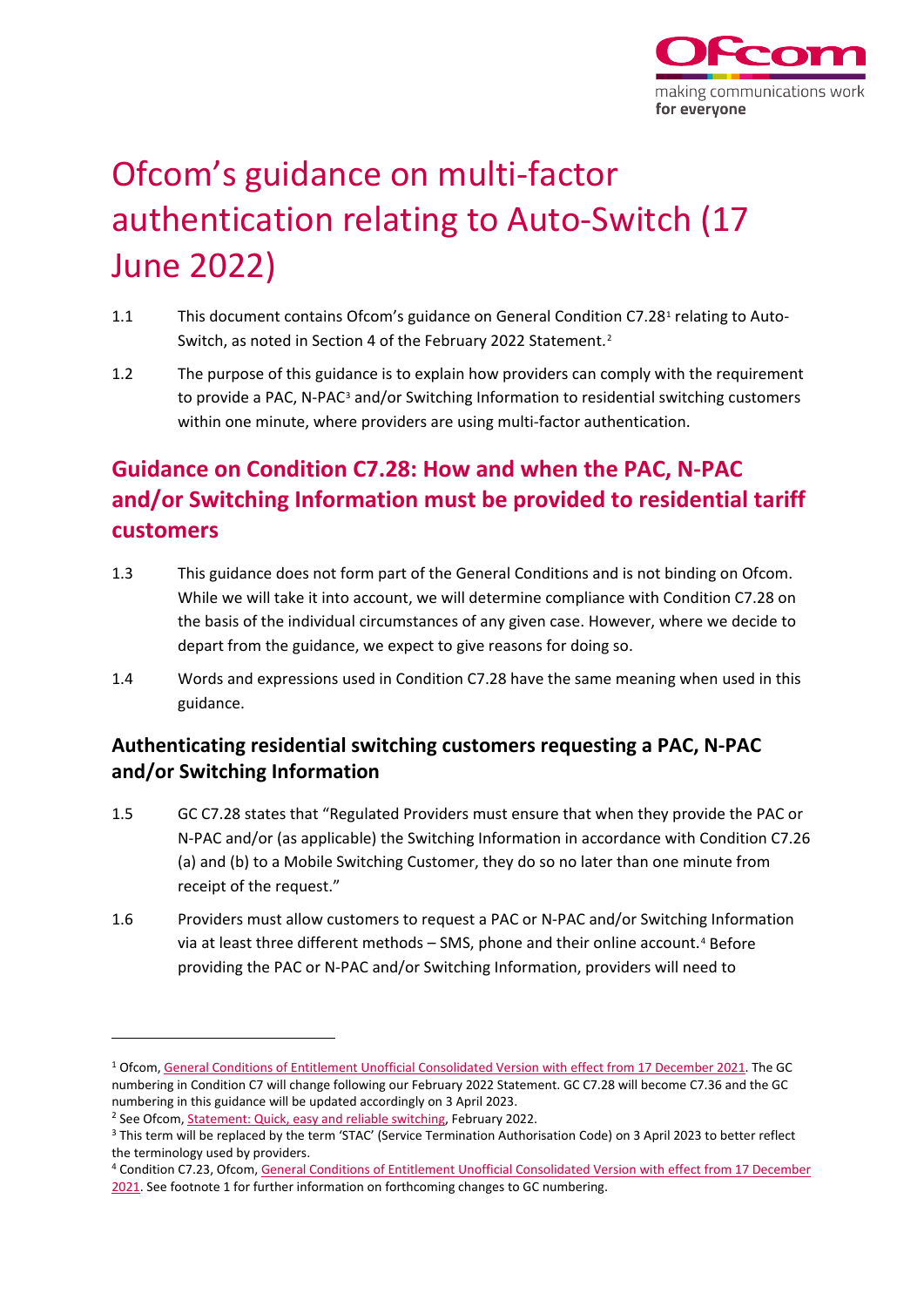authenticate their customers. It is for providers to determine how best to satisfy the requirements of data protection regulations in authenticating their customers.

- 1.7 It therefore remains open to them to design their processes to include additional authentication of customers requesting a PAC or N-PAC and/or Switching Information, for example using multi-factor authentication. Multi-factor authentication involves the customer needing to provide more than one credential to prove their identity to the provider.
- 1.8 Because multi-factor authentication usually relies on the customer inputting information, the time it takes to complete is in part dependent on the time the customer takes to supply the information.
- 1.9 Below, we set out guidance on the information providers should request from customers, and the circumstances in which they are permitted to 'stop the clock', when using multifactor authentication.

### **Information providers should use to authenticate customers' identities**

- 1.10 As noted in our October 2018 letter to industry,<sup>[5](#page-1-0)</sup> when using multi-factor authentication to authenticate a customer's identity, providers should ask customers to provide information that they are likely to be familiar with, is easily memorable, or is readily accessible to the customer. For example, this could be their date of birth or postcode.
- 1.11 We do not consider that a customer's account number, password, or their last amount billed meets these requirements, and providers should not request this information, or anything else which a customer is likely to be unfamiliar with or struggle to remember, when seeking to authenticate a customer's identity. Doing so may necessitate the customer engaging further with their provider to locate it, leading to hassle and potentially delaying the switching process.

### **Stopping the clock when requesting information from the customer**

- 1.12 Where providers use multi-factor authentication to authenticate a customer's identity when they have requested the PAC or N-PAC and/or Switching Information, it is acceptable for them to 'stop the clock' between the customer receiving the request for the additional credential, and the customer providing it.
- 1.13 This means that where a provider is using multi-factor authentication to verify a customer's identity when they have requested the PAC or N-PAC and/or Switching Information, the required information should be delivered within one minute of the provider receiving the request, excluding the time that the customer takes to provide the additional credential.
- 1.14 For the avoidance of doubt, it is not acceptable for the PAC or N-PAC and/or Switching Information to be provided to the customer more than one minute after the customer had

<span id="page-1-0"></span><sup>5</sup> See Ofcom, [Letter to industry on SMS authentication,](https://www.ofcom.org.uk/__data/assets/pdf_file/0027/225684/sms-authentication-letter.pdf) October 2018.